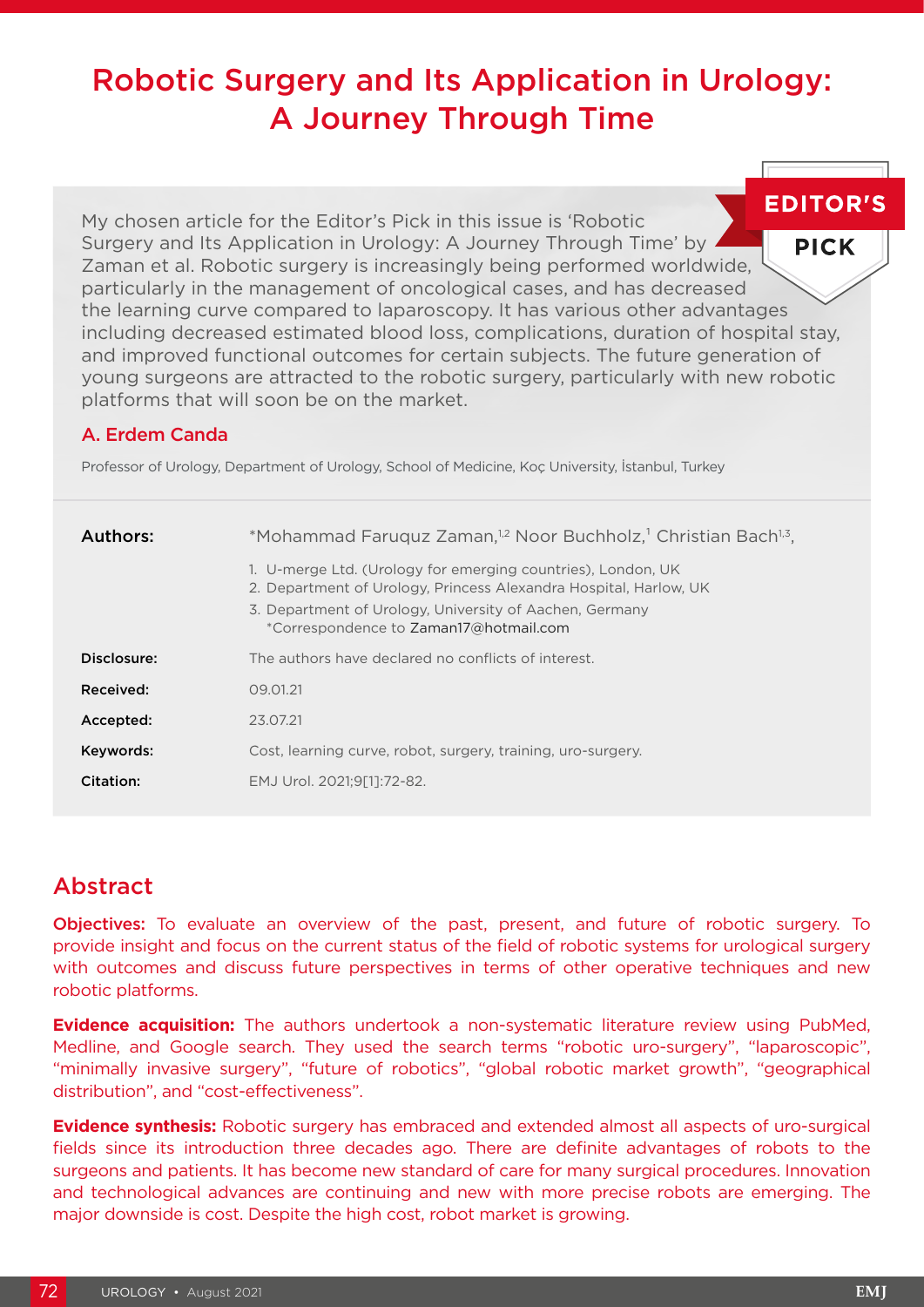Conclusion: Over the past decade, minimally invasive approaches have virtually revolutionised surgery and robotic surgery has accelerated these changes. Without doubt, robotic urologic surgery is here to stay and will expand further in all surgical disciplines. Utilisation of robotics should be coupled with a reduction in costs to healthcare systems, and improved clinical outcomes for the general population rather than a privileged few. Therefore, making this expensive technology more affordable must be part of the equation.

### INTRODUCTION

Urology has long been recognised as a specialty that embraces technologic advances. From the earliest cystoscopes and resectoscopes to flexible ureteroscopes and laparoscopy, urologists have always been at the forefront in adopting and applying surgical technology. Hence, use of surgical robots to date has been dominated by urologists. Following the success of robot-assisted laparoscopic prostatectomy in the 1990s, robotic surgery has expanded into other domains of urological procedures worldwide. However, despite its acceptance and advantages, cost reductions are still needed.

This article explores the evolution of robotic surgery in urology over a timeline spanning the pre- and post-millennium periods. The authors also discuss potential future aspects in terms of technology, market expansion, cost, and geographical distribution.

# EVIDENCE ACQUISITION

A non-systematic literature review was performed using PubMed/Medline and Google. The authors used the search terms "robotic", "laparoscopic", "minimally invasive uro-surgery", "future of robotics", "global robotic market growth", "geographical distribution", and "cost-effectiveness".

### EVIDENCE SYNTHESIS

# Evolution of Robots and Robotic Surgery in the Pre-millennium Era (1950–2000)

The concept of robotic intervention in medicine is not new. The Industrial Revolution of the late 18<sup>th</sup> century became the instrumental phase in robotic advancement because it led to the development of key factors, including complex mechanics and electricity. In 1950, telepresence robotic arms were developed, which were direct precursors of today's surgical robots. They were initially used in hazardous environments, such as the bottom of the ocean or in space. Further rapid advances occurred in the 1980s, with development of technologies such as microelectronics, computing, digital imaging, video electronics, and display technology. The vision of a remote surgery programme targeted towards battlefield triage, funded by the USA Defense Advanced Research Projects Agency (DARPA), was the basis for the development of surgical robots.

The very first use of a surgical robot was by Kwoh et al.,<sup>1</sup> who used the Programme Universal Machine for Assembly (PUMA) 560 robotic system to perform neurosurgical biopsies. Subsequently, Davies et al.<sup>2</sup> performed a transurethral resection of the prostate by PROBOT, which was designed by using a rotating blade to complete prostatic resection. $3$  Despite initial success, the PROBOT failed to achieve widespread acceptance. Later, ROBODOC was designed to improve the precision of hip replacement surgery<sup>4</sup> and then a robotic-assisted percutaneous access to the kidney device was developed to facilitate stone surgery<sup>5,6</sup> (Table 1).

However, none of the above systems were designed for laparoscopic procedures, which first derived from a collaboration between the National Aeronautics and Space Administration's (NASA's) Ames Research Center (Mountain View, California, USA) and researchers from SRI International (formerly Stanford Research Institute; Menlo Park, California, USA). To reduce the mortality and morbidity of service personnel in conflict zones, the USA military recognised the concept of linking surgeons (distance from battlefield) to patients (on the battlefield). Computer Motion, Inc., (Santa Barbara, California, USA) developed the Automated Endoscopic System for Optimal Positioning (AESOP) robotic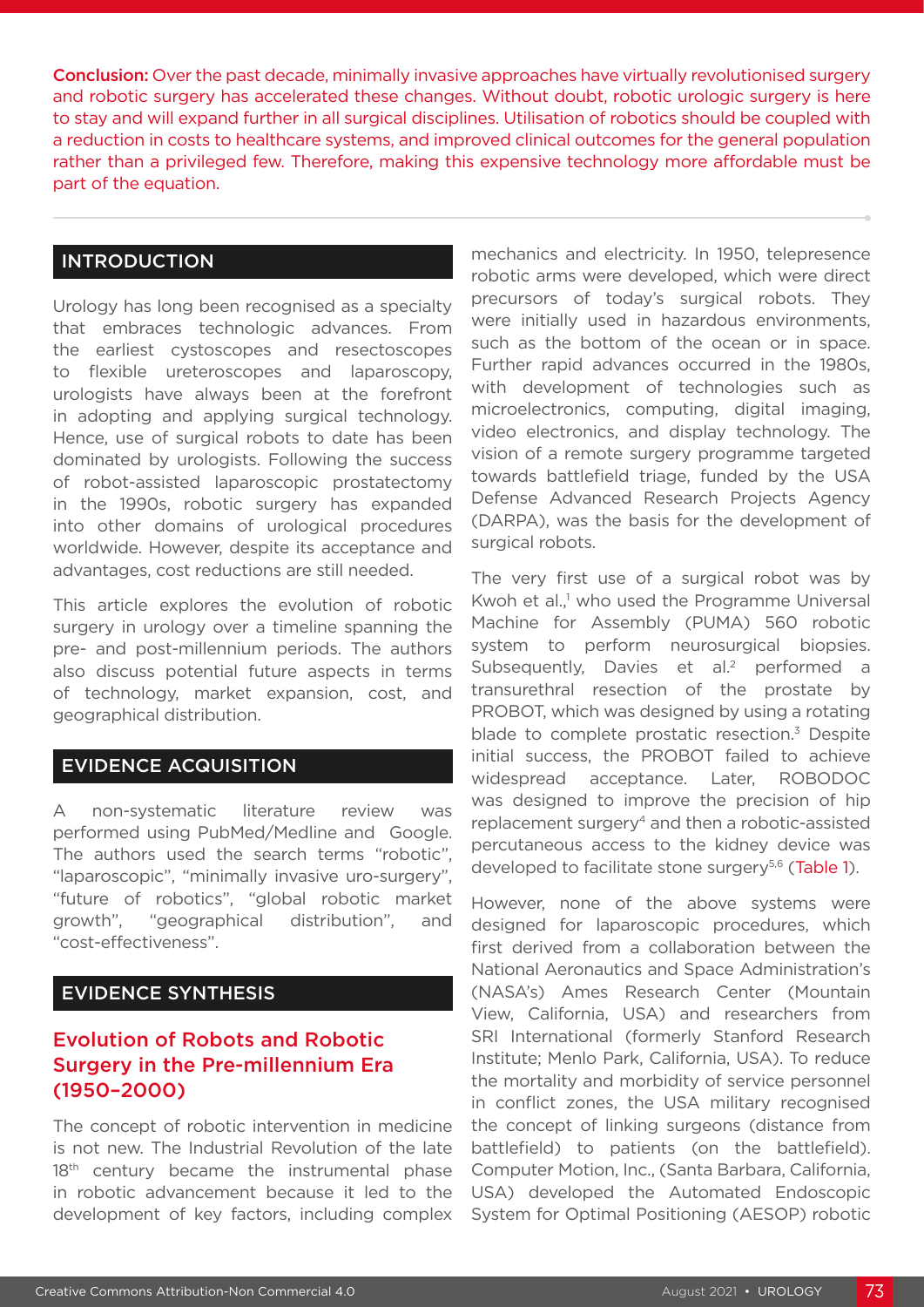Table 1: Surgical robots in the pre-millennium era (non-laparoscopic and laparoscopic-assisted), post-millennium era, and current advanced versions.

| Surgical robot (non-laparoscopic) in pre-millennium era          |                                                                                                                                                                                                                    |                                             |  |  |  |  |
|------------------------------------------------------------------|--------------------------------------------------------------------------------------------------------------------------------------------------------------------------------------------------------------------|---------------------------------------------|--|--|--|--|
| Arthrobot (the world's first surgical<br>robot)                  | For orthopaedic procedures                                                                                                                                                                                         | Canada (1983)                               |  |  |  |  |
| PUMA 560 robotic system                                          | Accurate and precise neurosurgical<br>biopsy                                                                                                                                                                       | Kwoh et al. (1988)                          |  |  |  |  |
| PROBOT (Integrated Surgical Supplies<br>Ltd. Mesa, Arizona, USA) | Transurethral resection of the prostate<br>(did not gain clinical appeal); first<br>robot in urology                                                                                                               | Imperial College London, UK (1988)          |  |  |  |  |
| ROBODOC (first active system)                                    | Precise hip replacement surgery                                                                                                                                                                                    | FDA approval (1988), first active<br>system |  |  |  |  |
| Robotic PAKY-RCM                                                 | For percutaneous access of kidney                                                                                                                                                                                  | 1998                                        |  |  |  |  |
| Surgical robot (laparoscopic-assisted) in pre-millennium era     |                                                                                                                                                                                                                    |                                             |  |  |  |  |
| <b>AESOP</b>                                                     | Robotic arm to assist laparoscopy                                                                                                                                                                                  | Computer Motion (1994)                      |  |  |  |  |
| ZEUS robotic system                                              | Three robot arms with surgical control<br>centre, FDA-approved                                                                                                                                                     | Computer Motion (1998)                      |  |  |  |  |
| da Vinci system                                                  | 3D vision, EndoWrist technology,<br>Intuitive Motion technology, FDA-<br>approved                                                                                                                                  | Intuitive Surgical, Inc. (2000)             |  |  |  |  |
| da Vinci surgical systems (2000-2010): post-millennium           |                                                                                                                                                                                                                    |                                             |  |  |  |  |
| Standard da Vinci (retired in 2019)                              | First generation: surgeon<br>console, two robotic arms and<br>one camera holder, robot cart                                                                                                                        | FDA-approved 2000                           |  |  |  |  |
| First upgrade of da Vinci                                        | Three operating arms, one camera<br>holder, identical to initial system                                                                                                                                            | FDA-approved 2003                           |  |  |  |  |
| da Vinci S                                                       | HD vision, TilePro, multi-image display<br>features                                                                                                                                                                | FDA-approved 2006                           |  |  |  |  |
| da Vinci Si                                                      | Better handling, increased range<br>of motion of arms (allowing bigger<br>surgical field), HD system, dual console                                                                                                 | FDA-approved 2009                           |  |  |  |  |
| Current versions of da Vinci robots (2010-2020)                  |                                                                                                                                                                                                                    |                                             |  |  |  |  |
| da Vinci Xi                                                      | Articulating instrument, sharper 3D<br>HD, arms are smaller and thinner, dual<br>console, single-port option                                                                                                       | Released 2014                               |  |  |  |  |
| Fourth generation da Vinci X                                     | Uses voice and laser guidance to set<br>up, lightweight, integrated endoscopy,<br>simplified drape design                                                                                                          | Released 2017                               |  |  |  |  |
| da Vinci SP surgical system                                      | Camera and instruments emerge<br>through the same port and triangulate<br>to avoid collisions at surgical field,<br>three multi-joint wristed instruments,<br>first fully wristed da Vinci system, 3D<br>HD camera | Released 2018                               |  |  |  |  |

AESOP: Automated Endoscopic System for Optimal Positioning; FDA: U.S. Food and Drug Administration; HD: high definition; PAKY: percutaneous access to the kidney; PUMA: Programmable Universal Machine for Assembly; RCM: remote centre of motion.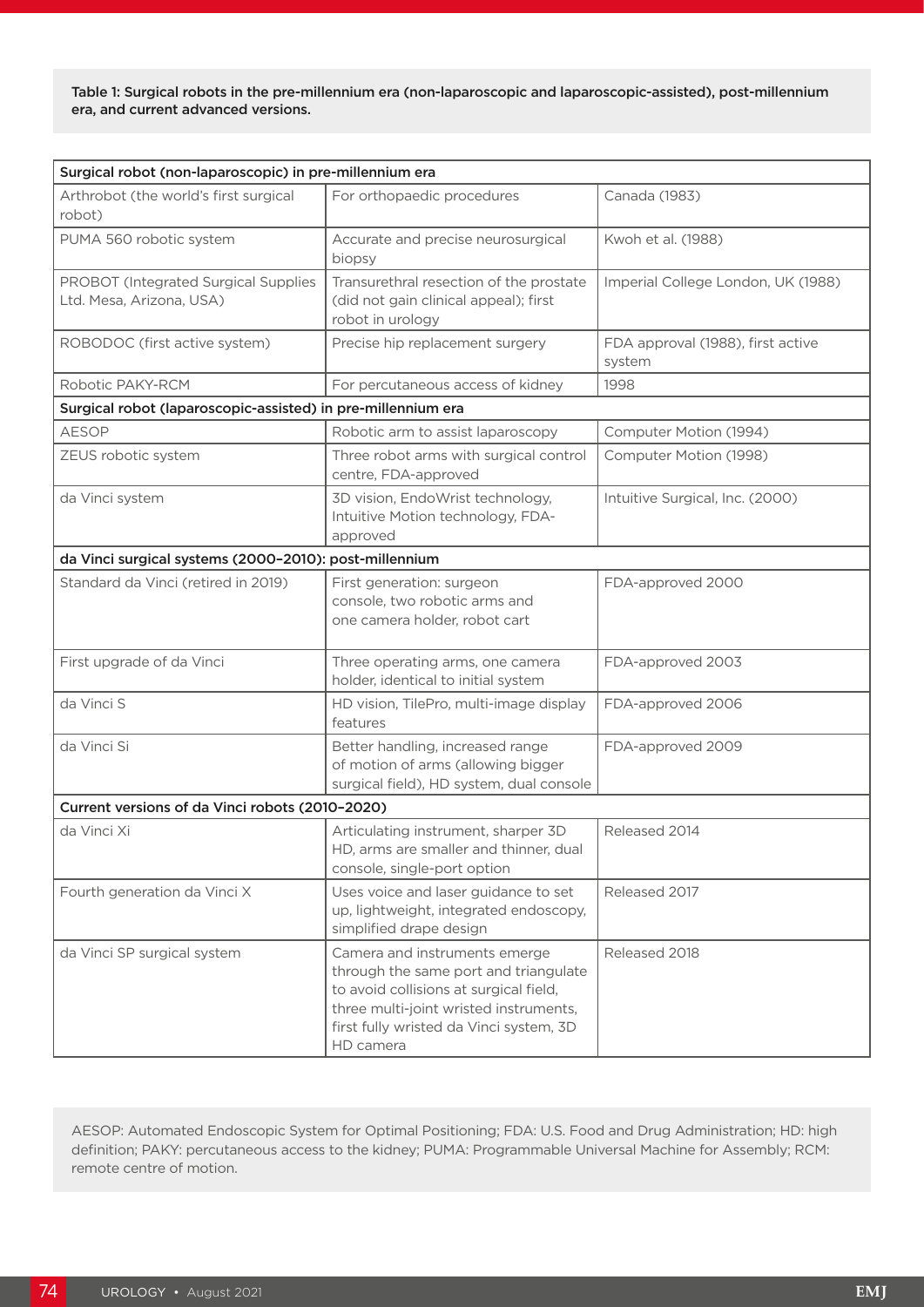platform, which helped surgeons position a laparoscopic camera by voice control. Further modifications resulted in the system being relaunched as the ZEUS operating system.<sup>7</sup>

Concurrently, Intuitive Surgical, Inc., (Sunnyvale, California, USA) released the Green Telepresence system, which became the early version of the current da Vinci system.

The two rival systems, ZEUS and da Vinci, pushed the frontiers of minimally invasive surgery. The da Vinci platform was first used on a human patient for a cholecystectomy, which was conducted by Jacques Himpens in 1997.<sup>8</sup>

The first laparoscopic radical prostatectomy with a remote-controlled robot (da Vinci) was performed by Abbou et al.<sup>9</sup> in 2000. The ZEUS and da Vinci system finally unified when Computer Motion, Inc., and Intuitive Surgical, Inc., merged in 2003. As a result, Intuitive Surgical, Inc., became the sole proprietor. Since then, the da Vinci system has dominated the world of robotic surgery for almost two decades. Newer technologies with improved versions of robots have emerged and are rapidly evolving the field (Table 1).

# Robots in the Post-millennium Era (2001–2010) and Current Version (2010–2020)

The da Vinci platform produced various models for a decade. The first series of 50 robot-assisted radical prostatectomies was published by Menon et al.<sup>10</sup> in 2002, using the first-generation of the robot. Subsequently, upgraded versions of the da Vinci system entered the market with improved technology (Table 1).

Over the past 30 years, more than 21,000 peer-reviewed articles have confirmed the safety, efficacy, and benefits of the da Vinci system (Intuitive Annual Report, 7 Feb 2020). Despite the high capital investment and high costs for disposables, updated versions of the da Vinci robot are introduced into the market continuously (Table 1).

The total number of robotic platforms installed as of 31st December 2019 was 5,582. In addition, robotic procedures of various types in hospitals throughout the world numbered 1,229,000 (data on file; da Vinci Annual Report, 7th Feb 2020), an annual increase of approximately 20%. Most surgical procedures performed robotically in the USA were in general surgery, followed by gynaecology and then urology. Conversely, outside the USA, most of the procedures were in urology.

# Training Platform to Improve Skills and Performances

Approximately 400,000 deaths occur every year in the USA as a result of medical errors, making it the third-leading cause of death in the country.11,12 Surgical errors are common but potentially preventable.13 Adequate surgical skills and techniques have been directly related to patient outcomes.13,14

Robot-assisted surgery in urology is growing. The development of structured and validated training programmes is important in order to gain adequate skills and prevent poor surgical outcomes and medico-legal issues.

### Technical and non-technical skills

The da Vinci robotic platform is complex and expensive. Therefore, users should be properly trained and certified. A recent paper calculated that 100–180 robotic operations are required to obtain better, or at least equivalent, results compared with open surgery.15 Another article quoted a learning curve of 8–150 procedures.16 However, surgeons experienced in both open radical prostatectomy and laparoscopic radical prostatectomy can make smooth and quicker transitions to robotics.17

Robotic platforms require both console training and patient side training. Patient side training involves patient positioning, establishing pneumoperitoneum, port placement, robot docking, and basic laparoscopic skills. Console training requires dry and wet lab simulations and supervised operating. To improve skills and performance, a variety of structured curriculums have been developed to shorten the learning curve.<sup>18,19</sup>

Non-technical skills (e.g., teamwork, leadership, and decision-making skills) are an integral part of surgical training and should be developed in parallel with the development of technical skills. One study showed that 86% of adverse surgical events were due to system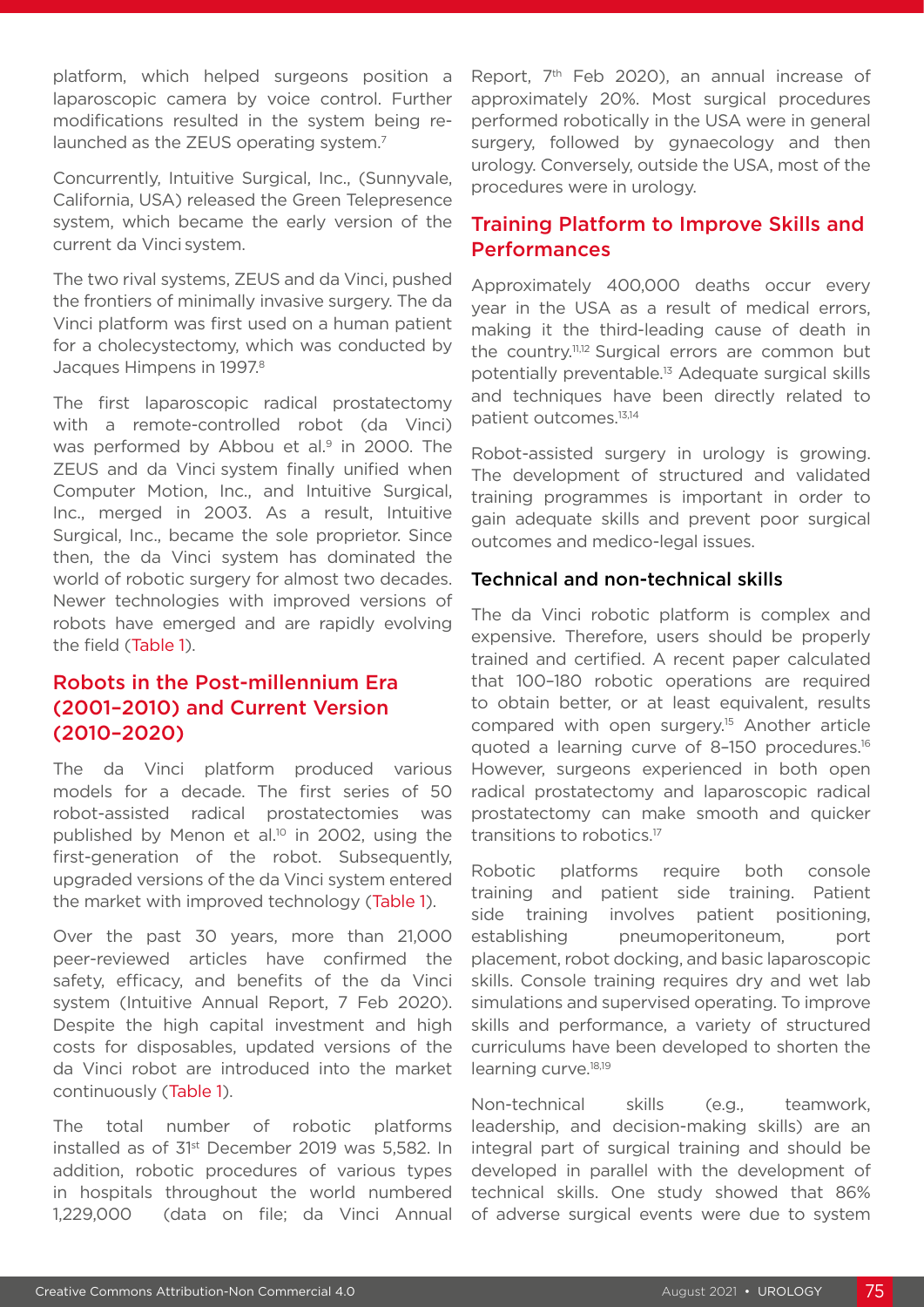errors rather than technical skills.<sup>20</sup> Furthermore, 40% of intraoperative errors were related to failures in communication.20

Intuitive Surgical, Inc., provide integrated training with virtual simulation, data-driven optimisation, and customised solutions. Over the last 20 years, a robust training programme has therefore been built-up. This time-tested, comprehensive training programme can help develop the skills essential to using da Vinci technology.

# A pathway to gain technical and clinical skills: two steps and four phases

Initially, optimisation of proficiency by developing knowledge and skills to use da Vinci technology. Second, progress with a surgeon-led series of procedures focused on clinical application, advanced techniques, and procedure refinement.

Firstly, training is centred on the core system and advanced technology. This consists of two phases: introduction to da Vinci technology (familiarisation with the system through 'test drives', videos, and live case observations) and da Vinci technology training (the development of technical skills via online learning, simulation, and hands-on training).

The second step is focused on progressive peer-to-peer clinical skill advancement and again consists of two phases: an initial case series plan (the integration of da Vinci technology into practice with support from experienced proctors) and continuing development (the expansion of skills through mentoring, surgeonled programmes, and simulation).

However, a variety of new robotic systems from numerous countries are coming onto the stage. Several console-based robots for laparoscopic multi- and single-port surgery with various modifications of robotic arms, instruments, haptic feedback, eye tracking, and video technology will soon emerge. These developments with new robotic platforms would require precise, operation-specific teaching and training that could potentially be different from the current da Vinci training curriculum. In the future, the range of simulation platforms is likely to increase, with a variety of robotic training programmes and robotic simulated tasks.

# Types and Levels of Robots with New Platforms

There are three main types of robotic systems currently in use in surgery: active, semi-active, and master–slave systems (Table 2).

Active systems essentially work autonomously (while remaining under the control of the operative surgeon) and undertake preprogramed tasks. The PROBOT and ROBODOC platforms are two examples.

Semi-active systems allow for a surgeon-driven element to complement the pre-programmed element of the robot system.

Master–slave systems (the da Vinci and ZEUS platforms) do not have any pre-programmed or autonomous elements.

Currently, available robots are completely dependent on human control. Attempts are being made to program the robot to operate, at least for parts of the procedure, independently (Table 2).

In future, robots may be equipped with artificial intelligence to independently perform procedures, or parts of it, by autonomous robot-assisted surgery to overcome operatordependent variations and improve patient care. However, use of autonomous technology will come at the cost of sacrificing meaningful human control and at the expense of uro-surgical jobs. Robot-assisted surgery systems with various levels of autonomy have already been developed (Table 2).

# Evidence Supporting Robot-Assisted Surgery in Urological Procedures

The majority of robotic procedures are radical prostatectomy, radical cystectomy, partial nephrectomy, and pyeloplasty. Below, the authors explore the implementation of robotassisted surgery.

### Robot-assisted radical prostatectomy

The first robot-assisted radical prostatectomy (RARP) was performed in 2000. The first series of 50 RARPs was published in 2002.<sup>10</sup> Subsequently, numerous articles have been published. Several meta-analyses demonstrated a significant advantage in terms of potency, continence, and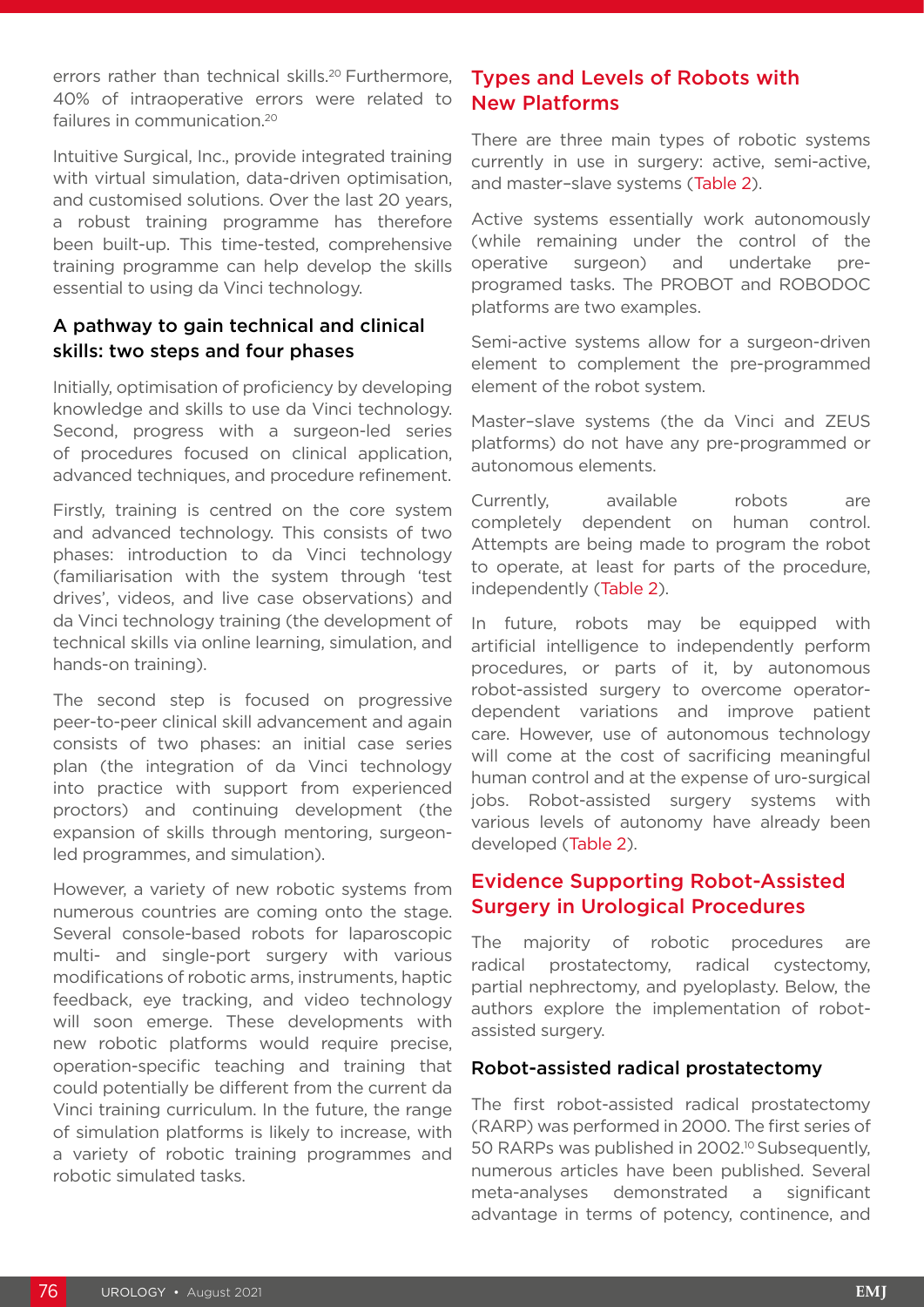#### Table 2: Types and different levels of robotic systems.

| Types of surgical robot                         | Action                                                                                             | Example                                                               | <b>Criteria</b>                                                                                                             |
|-------------------------------------------------|----------------------------------------------------------------------------------------------------|-----------------------------------------------------------------------|-----------------------------------------------------------------------------------------------------------------------------|
| Master-slave system                             | First (stereotaxis) and<br>second (endoscopic)<br>generation                                       | da Vinci system<br>ZEUS system                                        | Entirely dependent on<br>surgeon's activity                                                                                 |
| Semi-active system                              | Surgeon-driven                                                                                     | Acrobot and Rio<br>(orthopaedic)                                      | Partially autonomous, haptic<br>feedback                                                                                    |
| Active system                                   | Robot-driven under control<br>of surgeon                                                           | <b>PROBOT</b><br><b>ROBODOC</b>                                       | (Surgeon-controlled)<br>autonomous<br>Non-haptic                                                                            |
|                                                 | Classification of robotic system with various level of autonomy                                    |                                                                       |                                                                                                                             |
| Level 0                                         | No autonomy                                                                                        | Teleoperated robot: AESOP<br>and ZEUS systems                         | Follow command (operator<br>performs all tasks)                                                                             |
| Level 1 (direct control)                        | Passive assistance during a<br>task                                                                | da Vinci<br>Trauma Pod                                                | Robot provides some<br>assistance during a task but<br>remains under full human<br>control                                  |
| Level 2 (shared control)                        | Autonomy for part of the<br>task                                                                   | AquaBeam ablation (BPH)<br>Acrobot                                    | Robot performs a task but is<br>monitored by surgeon                                                                        |
| Level 3 (conditional<br>autonomy)               | Different autonomous task<br>strategies (autonomy for<br>specific tasks)                           | Flexible endoscopic robot<br>Autonomous bowel<br>anastomosis          | Appropriate task/surgical<br>plan is approved or selected<br>by surgeon. Robot performs<br>tasks without close<br>oversight |
| Level 4 (supervised<br>autonomy; high autonomy) | Robot is able to perform<br>entire procedure ('robotic<br>resident')                               | Radiosurgery<br>ROBODOC (total knee<br>arthroplasty)<br>PROBOT (TURP) | Robot is able to make<br>decisions under supervision                                                                        |
| Level 5 (full autonomy)                         | Robot performs entire<br>surgery, no human/surgeon<br>is needed.<br>Independent robotic<br>surgeon | <b>NA</b>                                                             | Still surgical fiction<br>No surgeon needs to be in<br>the loop                                                             |

Acrobot: Active Constraint Robot; AESOP: Automated Endoscopic System for Optimal Positioning; BPH: benign prostate hyperplasia; RIO: Robotic-Arm Interactive Orthopedic System; TURP: transurethral resection of the prostate.

blood transfusion for RARP compared with open and laparoscopic approaches.<sup>21,22</sup>

Robotic surgery has revived the perineal approach for radical prostatectomy and Kaouk et al.<sup>23</sup> presented an overview of the recent advances based on their experience with RARP.

Robotic surgery is also implemented for the surgical treatment of benign prostatic hyperplasia24 and low-risk cancer

with lower urinary tract symptoms due to prostate enlargement.25

### Robot-assisted radical cystectomy

Radical cystectomy with pelvic lymphadenectomy and urinary diversion is the standard of care for treating organ-confined muscle-invasive bladder cancer and refractory non-invasive disease. Despite high morbidity and the risk of perioperative mortality, open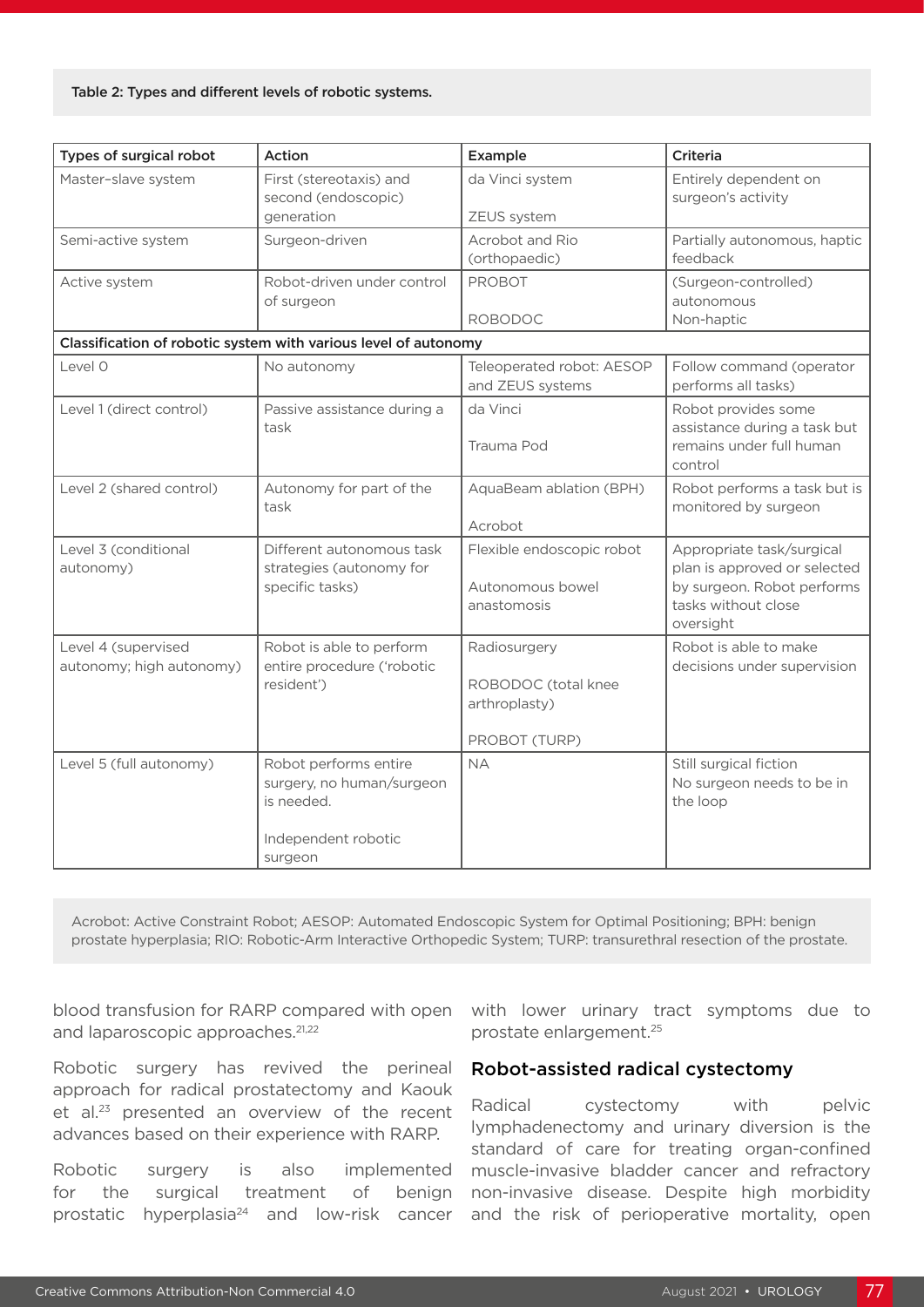radical cystectomy remains the gold standard.<sup>26</sup> Minimally invasive techniques are gaining momentum and popularity because they provide similar oncological outcomes with lower morbidity. The first series of robot-assisted radical cystectomies (RARCs) was reported by Menon et al.<sup>27</sup> in 2003. Since then, there has been a dramatic increase in utilisation of RARC, from under 1% of all cystectomies performed in the USA in 2004 to approximately 23% in 2014.<sup>28</sup>

The two most recent meta-analyses found no differences regarding oncological outcomes between RARC and open radical cystectomy, but a lower 90-day complication rate, a lower transfusion rate, a shorter time to flatus, and a greater lymph node yield in patients who underwent RARC.29,30

As part of RARC, many centres are still conducting an extracorporeal urinary diversion through an abdominal mini-incision. Complete intracorporeal urinary diversion seems to fully unlock the potential of RARC. Yet, despite already being performed in some expert centres worldwide, this approach is still considered as experimental by the European Association of Urology (EAU).<sup>31</sup> Brassetti et al.<sup>32</sup> reported one of the largest series with long-term data about RARC with totally intracorporeal urinary diversion.

### Robot-assisted radical nephrectomy

Laparoscopic radical nephrectomy is the gold standard and recommended by the EAU for patients with  $\geq$ T2 renal tumours.<sup>33</sup> No significant differences in post-operative complications have been observed between robotic-assisted radical nephrectomy (RARN) and laparoscopic radical nephrectomy;<sup>34</sup> however, robotic surgery is associated with a prolonged operating time and higher hospital costs. Despite this, the use of robot-associated nephrectomy in the USA increased from 1.5% in 2003 to 27.0% in 2015.34

Over the last decade, robots have been used to operate on patients with advanced renal cell carcinoma with inferior vena cava thrombus. RARN with inferior vena cava thrombectomy is a complex procedure that requires a multimodal approach involving urological, cardiothoracic, and hepatobiliary surgeons. Patients are traditionally treated with open surgery with large abdominal or thoracoabdominal incisions. RARN with inferior vena

cava thrombectomy was first reported by Abaza et al.<sup>35</sup> Recently, Gill et al.<sup>36</sup> presented a series of 16 patients with Level II and III inferior vena cava thrombus with good outcomes.

### Robot-assisted partial nephrectomy

Robot-assisted partial nephrectomy is considered the gold standard for most small renal tumours. A meta-analysis of 4,919 patients from 25 studies showed decreased complications, less conversions to open surgery, reduced positive surgical margin rates, and a shorter warm ischaemia time in the robotic group relative to their laparoscopic counterparts.37 Complex tumours of >4 cm with high nephrometry scores are increasingly being managed using the robotic approach, with good oncological outcomes.38 Robot-assisted partial nephrectomy has proven feasible and superior to conventional laparoscopy even in solitary kidneys, multifocal renal masses, and for new or recurrent tumours in a kidney previously treated with partial nephrectomy.<sup>39</sup>

### Robot-assisted nephroureterectomy

Nephroureterectomy is almost the ideal procedure to demonstrate the advantages of minimally invasive surgery in terms of cosmetics and post-operative use of analgesics.

A recently published review, despite showing some perioperative advantages for minimally invasive access, found no statistically significant differences between the laparoscopic and the robotic approach, and consequently called for larger, better designed randomised controlled trials.40

Veccia et al.<sup>41</sup> reported a systematic review and meta-analysis of comparative outcomes of robotic versus other established nephroureterectomy techniques.

# Robot-assisted retroperitoneal lymphadenectomy

Open retroperitoneal lymphadenectomy (RPLND) is still the gold standard based on oncologic outcomes and long-term follow-up data. However, complications and morbidity from open RPLND incision affect 3.7–10.0% of patients. Therefore, the demand for minimally invasive surgery for cosmetic reasons is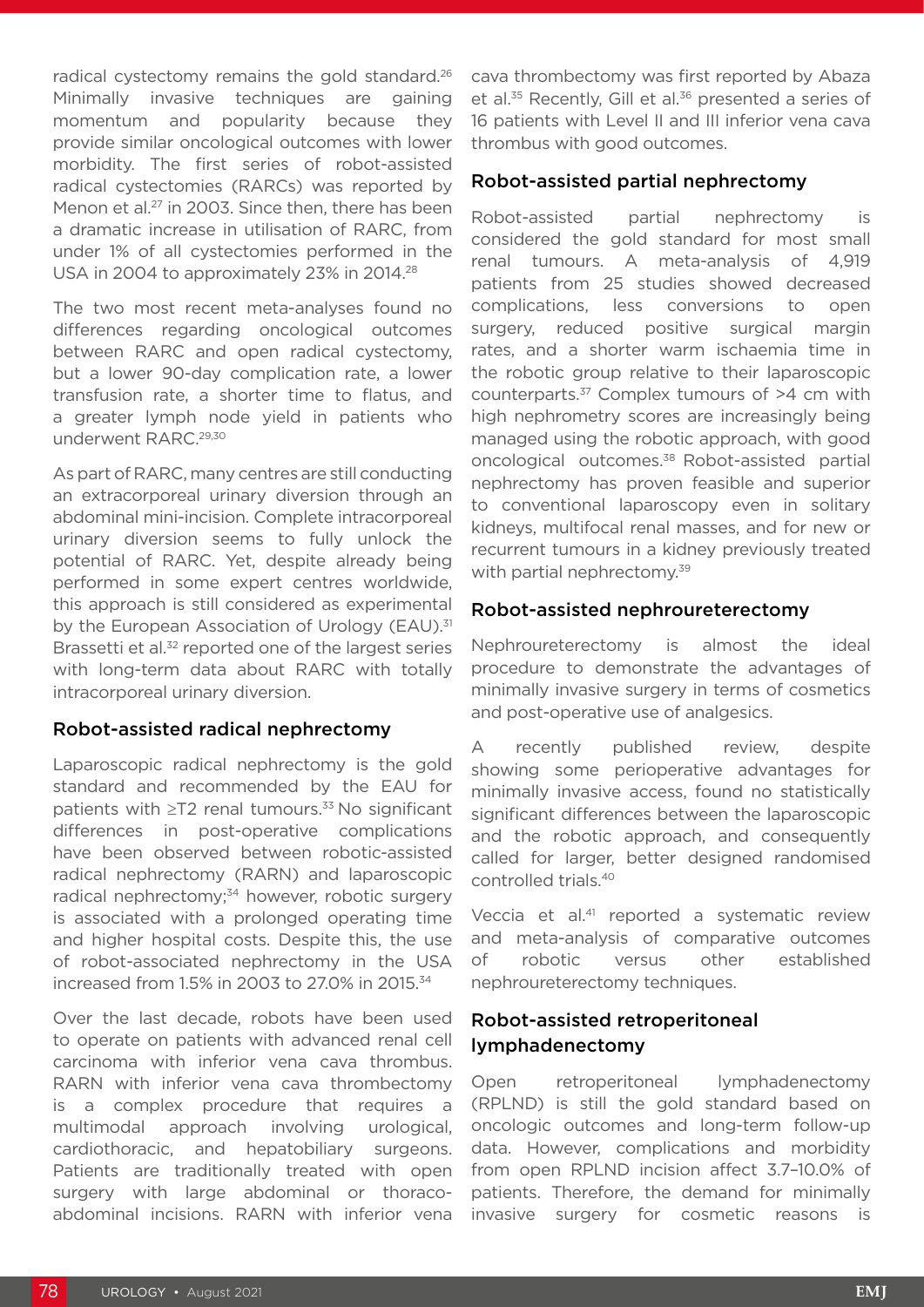increasing. The first case of laparoscopic RPLND was described in 1992 and that of robotic RPLND in 2006. Thirteen studies subsequently suggested that functional outcomes and infield recurrence rates may be comparable to open approaches.<sup>42</sup> A large case series of 47 patients with low-risk non-seminomatous germ cell tumours showed a 9% perioperative complication rate, preservation of ejaculation in 100% of patients, and a recurrence-free rate of 97% at 16 months.<sup>43</sup> Another study showed no retroperitoneal recurrences at 22 months and a minor complication rate (Clavien–Dindo Grade II) of 17%.<sup>44</sup> Rocco et al.<sup>45</sup> reported the largest series of primary robot-assisted RPLND for nonseminomatous germ cell tumours.

### Robot-assisted pyeloplasty

The published data regarding robot-assisted pyeloplasty show excellent results and success rates (of 94–100%), as well as very good results in redo operations after failed primary procedures (with success rates of 78–94%). A meta-analysis of nine published studies on 277 robotic cases and 196 laparoscopic cases showed no differences between the two techniques apart from a shorter operative time for the robotic operation.46

# Robot-assisted laparoscopic ureteric re-implantation

Over the past decade, there has been an increasing shift toward robot-assisted laparoscopic distal ureteric reimplantation. The first reported robot-assisted laparoscopic ureteric re-implantation was performed by Yohannes et al.<sup>47</sup> in 2003. A recent review by Asghar et al.<sup>48</sup> in 2020 showed advantages in terms of blood loss, length of hospital stays, and post-operative pain for the robotic compared with the open approach.

# Under scrutiny: recent expansion of other robotic uro-surgery procedures

Robotic surgery is being explored for adrenal surgery. Heger et al.<sup>49</sup> recently published a meta-analysis of 1,710 patients who underwent either a minimally invasive (robotic or laparoscopic) or an open adrenalectomy. Blood loss was lowest in the robotic group. A significant reduction in the length of stay compared with conventional laparoscopy was also recorded. Ye et al.<sup>50</sup> described a novel robotic adrenal enucleation technique.

Two randomised trials comparing laparoscopic and robot-assisted sacrocolpopexy showed higher costs, a longer operative time, and more post-operative pain in the robotic group.<sup>51</sup>

Robotic platforms have allowed lymph node dissection for several genitourinary cancers.<sup>52</sup> In children, the success rate of robotic-assisted surgery for the treatment of vesicoureteral reflux was below 90% whereas the success rate of open extravesical ureteric re-implantation was approximately 98%.53

### The Future of Robotic Surgery

Despite the high cost of robots, there is a continuing expansion of robotic surgical procedures. Although adoption of robots for surgery was introduced in the 1990s, only 15.1% of all common operations in the USA are performed robotically (increased from 1.8% in 2012 to 15.0% in 2018).54 Robotic-assisted laparoscopic prostatectomy increased from 0.7% in 2003 to 42.0% in 201055 and by 2014, RARP accounted for up to 90% across the USA.<sup>56</sup> However, this figure is likely to be much lower outside America.

The global market for surgical robots keeps growing. The initial capital investment for a da Vinci system is 1.2–1.5 million USD, with an annual maintenance cost of 100,000 USD and an average disposable instrument cost of 1,400–1,700 USD per case. Bolenz et al.<sup>57</sup> compared costs for a RARP with laparoscopic and open procedures. They calculated the costs of RARP, laparoscopic RP, and open RP as 9,450 USD, 5,687 USD, and 4,437 USD per operation, respectively.

As there are no competitors, da Vinci do not yet have to compromise on the cost because of their monopoly. A centre needs to perform 100– 150 cases of robot-assisted surgeries per year to be cost-effective.<sup>58</sup> The fastest growing Asian and other developers are coming to the market with low-cost surgical robots that will soon challenge the expensive da Vinci monopoly while also providing the same or better surgical outcomes (Table 3).

Western countries have possibly already reached, or will soon reach, the peak and plateau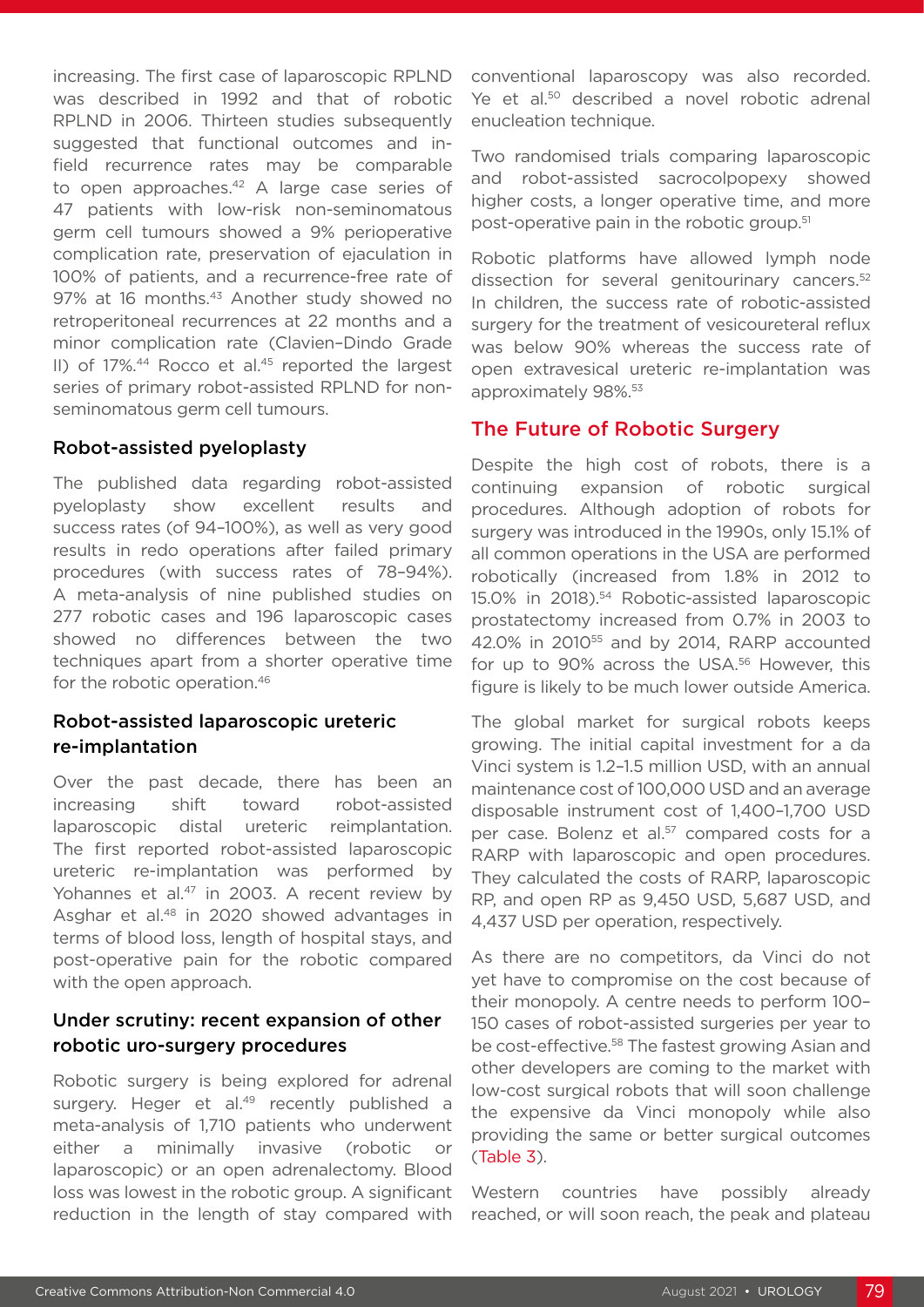#### Table 3: Recent and future emerging robotics in urology.

| Company                                                                    | Target technology    | Configuration                                                                                                        | <b>Current status</b>                          |  |  |
|----------------------------------------------------------------------------|----------------------|----------------------------------------------------------------------------------------------------------------------|------------------------------------------------|--|--|
| <b>USA</b>                                                                 |                      |                                                                                                                      |                                                |  |  |
| da Vinci Xi (Intuitive<br>Surgical, Inc., Sunnyvale,<br>California, USA)   | MIS, multi-port      | Master console, four arms,<br>and patient cart                                                                       | FDA-approved 2014                              |  |  |
| da Vinci X (Intuitive Surgical,<br>Inc., Sunnyvale, California,<br>USA)    | MIS, multi-port      | Master console, four arms,<br>and patient cart                                                                       | FDA-approved 2017                              |  |  |
| da Vinci SP (Intuitive<br>Surgical, Inc., Sunnyvale,<br>California, USA)   | MIS, single-port     | Master console, one arm,<br>and patient cart                                                                         | FDA-approved 2018                              |  |  |
| Senhanse (TransEnterix, Inc.,<br>Morrisville, North Carolina,<br>USA)      | MIS, multi-port      | Master console and<br>separated arms                                                                                 | FDA-approved 2017                              |  |  |
| Monarch Platform (Auris<br>Health, Inc., Redwood City,<br>California, USA) | <b>NOTES</b>         | Master console, one arm,<br>and patient cart                                                                         | Clinical trial                                 |  |  |
| <b>Europe</b>                                                              |                      |                                                                                                                      |                                                |  |  |
| Verisus (CMR Surgical,<br>Cambridge, UK)                                   | MIS, multi-port      | Master console, four arms,<br>and patient cart                                                                       | Under development                              |  |  |
| Roboflex Avicenna (Elmed<br>Medical Systems, Inc.,<br>Ankara, Turkey)      | Remote ureteroscopy  | Master console, robot<br>manipulates conventional<br>ureteroscope                                                    | Approved for<br>ureterorenoscopy 2014          |  |  |
| DLR MicroSurge (German<br>Aerospace Center [DLR],<br>Cologne, Germany)     | <b>MIS</b>           | Master-slave<br>telemanipulation, two haptic<br>input device, three arms,<br>3D camera, visual and force<br>feedback | <b>Clinical Trial</b>                          |  |  |
| Surgenius (Surgica<br>Robotica, Trieste, Italy)                            | <b>MIS</b>           | Master-slave<br>telemanipulation, haptic<br>feedback                                                                 | Under development                              |  |  |
| <b>ASIA</b>                                                                |                      |                                                                                                                      |                                                |  |  |
| Revo-I (Meere Company,<br>Hwaseong-Si, Gyeongg,<br>South Korea)            | MIS, multi-port      | Master console, four arms,<br>and patient cart                                                                       | Currently, clinical use in<br>South Korea only |  |  |
| RIVERFIELD Inc., (Shinjuku<br>City, Tokyo, Japan)                          | MIS, multi-port      | Master console, four arms,<br>and patient cart                                                                       | Under development                              |  |  |
| EndoMaster (EndoMaster<br>Pte Ltd., Singapore)                             | <b>NOTES</b>         | Master console, one arm,<br>and patient cart                                                                         | Clinical trial                                 |  |  |
| Micro Hand S robot system<br>(Tianjin University, China)                   | MIS, multi-port      | <b>NA</b>                                                                                                            | Under development                              |  |  |
| <b>CANADA</b>                                                              |                      |                                                                                                                      |                                                |  |  |
| SPORT surgical system,<br>(Titan Medical Inc., Toronto,<br>Canada)         | MIS, multi-port/LESS | Master console, one arm and<br>patient cart, two articulated<br>instruments, haptic system,<br>3D HD flexible camera | Under development                              |  |  |

FDA: U.S. Food and Drug Administration; LESS: laparoendoscopic single-port surgery; MIS: minimally invasive surgery; NA: not applicable; NOTES: natural orifice transluminal endoscopic surgery; SPORT: Single Port Orifice Robotic Technology.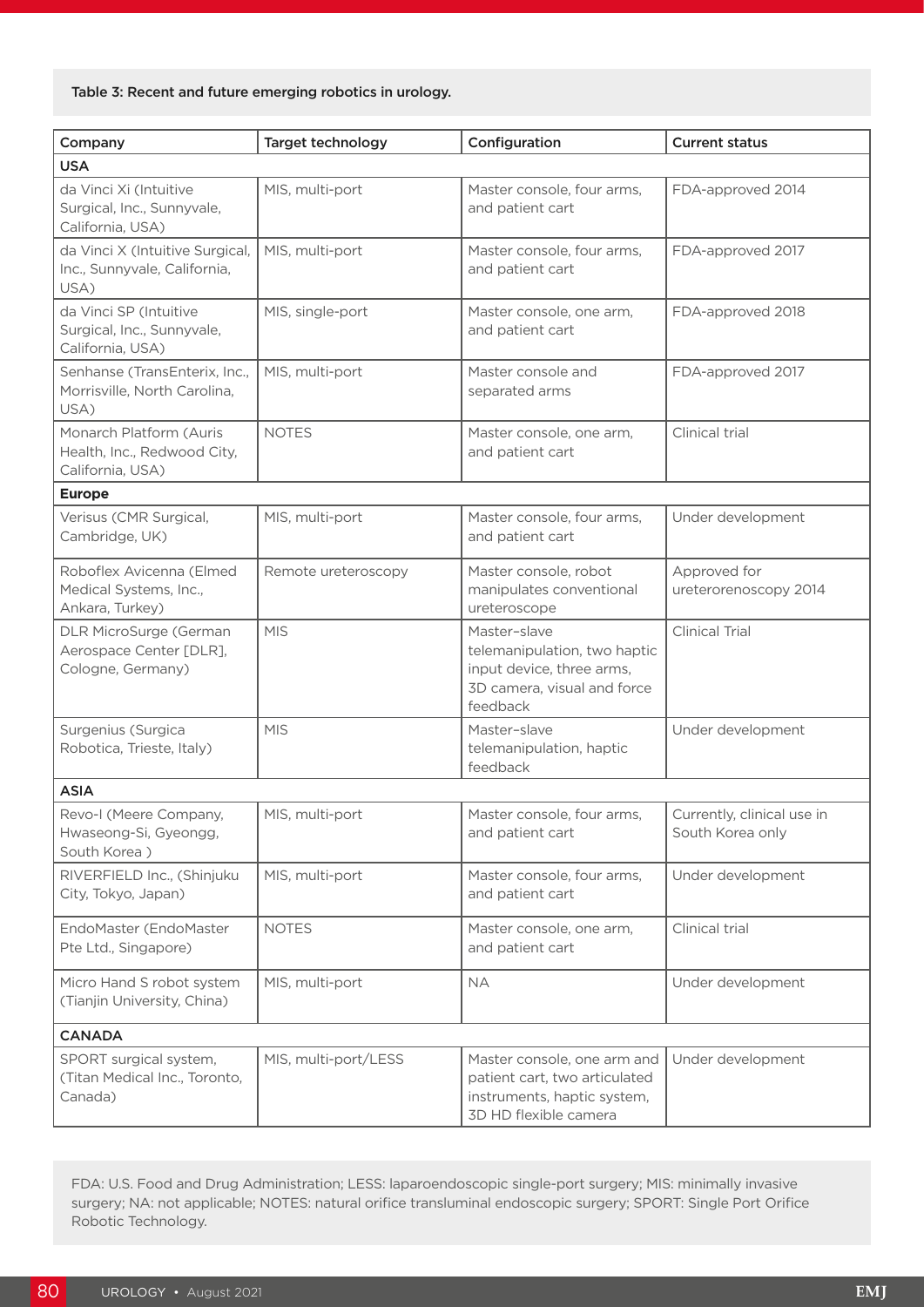level for the installation of new robots. The Asia-Pacific and South American markets are the target of future robot installations and expected to grow very fast. Currently, differences in surgical robot density are marked.

In Brazil, there is one robot per 5.1 million people, in Europe there is one robot per 998,000 people, and in the USA there is one robot per 112,000 people.59 Moreover, in emerging countries, most robotic platforms are usually concentrated in affluent cities and at private healthcare institutions. Only affluent patients pay out of their pocket because insurance, if it even exists, does not cover the cost of robotic operations .

However, the ongoing COVID-19 crisis will likely be followed by a global recession in the near future. The costs of robotic surgery have become the prominent factor driving treatment and investment decisions. The COVID-19 pandemic led to a 40% reduction in its shares on the stock market in late March 2020. Globally, procedures performed using the da Vinci surgical system decreased by 19% worldwide in Quarter 2 of 2020 compared with 2019 because elective procedures were either cancelled or postponed. Quarter 3 revenue was 1.1 billion USD, down 4% from last year. During Quarter 3, Intuitive Surgical, Inc., shipped 195 new da Vinci surgical systems, a 29%

decline from the same quarter in 2019. The global robotic surgery market is expected to decline from 5.04 billion USD in 2019 to 4.84 billion USD in 2020, which is a decrease of 3.91% from 2019, as a consequence of the COVID-19 crisis. The market will eventually stabilise and is expected to reach 7.71 billion USD in 2023.60

A future ideal robotic system should be cost-effective, easy to use, easy to set up, and portable so that it can be used in different locations and settings.

The main limitation of this article is that it is a non-systematic literature review; therefore, there is a possibility of subjective bias.

# **CONCLUSION**

Over the past decade, minimally invasive approaches have revolutionised surgery, and robotic surgery has accelerated these changes. Without doubt, robotic urologic surgery is here to stay and will expand further in all surgical disciplines. Utilisation of robotics should be coupled with a reduction in costs to healthcare systems and improved clinical outcomes for the general population rather than a privileged few. Therefore, making this expensive technology more affordable must be part of the equation.

#### References

- 1. Kwoh YS et al. A robot with improved absolute positioning accuracy for CT guided stereotactic brain surgery. IEEE Trans Biomed Eng. 1988;35(2):153-61.
- 2. Davies BL et al. The development of a surgeon robot for prostatectomies. Proc Inst Mech Eng H. 1991;205(1):35- 8.
- 3. Harris SJ et al. The PROBOT an active robot for prostate resection. Proc Inst Mech Eng H. 1997;211(4);317- 25.
- 4. Cowley G. Introducing ROBODOC: a robot finds his calling in the operating room. Newsweek. 1992;120(21):86.
- 5. Bzostek A et al., "An automated system for precise percutaneous access of the renal collecting system" Troccaz J et al. (eds.), International Conference on Computer Vision, Virtual Reality and Robotics in Medicine, International Conference on Medical Robotics and Computer-Assisted Surgery (2005), Grenoble:

SpringerGrenoble. pp.299-308.

- 6. Cadeddu JA et al. Stereotactic mechanical percutaneous renal access. J Endourol. 1998;12(2):121.
- 7. Falcone T et al. Full Robotic assistance for Laparoscopic tubal anastomosis: a Case Report. J Laparosendos Adv Surg Tech. 1999;9(1):107-13.
- 8. Himpens J et al. Telesurgical laparoscopic cholecystectomy. Surg Endosc. 1998;12(8):1091
- 9. Abbou CG et al. Remote laparoscopic radical prostatectomy carried out with a robot: report of a case. Prog Urol 2000;10(4):520-3.
- 10. Menon A et al. Laparoscopic and robot assisted radical prostatectomy: establishment of a structured program and preliminary analysis of outcomes. J Urol. 2002;168(3):945-9.
- 11. James JT. A new, evidence-based estimate of patient harms associated with hospital care. J Patient Saf.

2013;9(3):12-8.

- 12. Heron M. Deaths: leading causes for 2016. Natl Vital Stat Rep. 2018;67(6):1- 77.
- 13. Jabbour N, Snyderman CH. The economics of surgical simulation. Otolaryngology Clin North Am. 2017;50:1029-36.
- 14. Birkmeyer JD et al. Surgical skill and complication rates after bariatric surgery. N Engl J Med. 2013;369:1434- 42.
- 15. Yaxley JW et al. Robot-assisted laparoscopic prostatectomy versus open radical retropubic prostatectomy: early outcomes from a randomised controlled Phase 3 study. Lancet. 2016;388(10049):1057- 66.
- 16. Bach C et al. Training in Robotics: The learning curve and contemporary concepts in training. Arab J Urol. 2014;12(1):58-61.
- 17. Dasgupta P et al. Transition